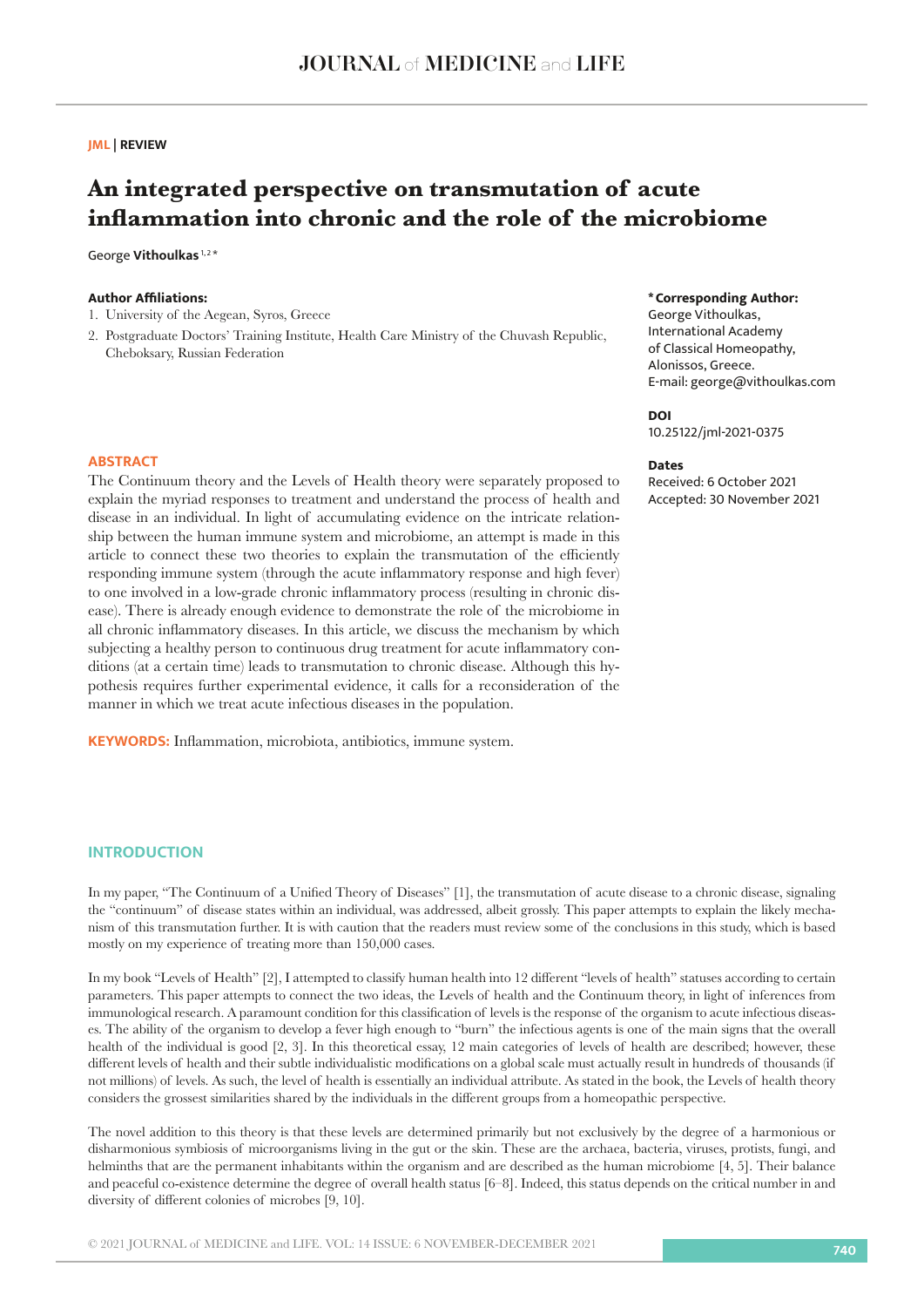Potentially, these microorganisms are of two kinds: useful microorganisms and harmful microorganisms [11]. When the colonies of useful bacteria or viruses are diminished, the colonies of harmful bacteria or viruses become enriched, and the inflammatory process begins [12]. This inflammation confirms that an internal war has been initiated in the environment of the microorganisms. It is initiated by the immune system when it senses that homeostasis is in danger, and the objective is to re-establish the lost balance.

#### **The Observational experience**

Ι propose in this treatise that most chronic inflammatory diseases are due to transmuted microorganisms that have become toxic to the host. Purely monogenic diseases of Mendelian inheritance and noninflammatory conditions are excluded from this framework, as their mechanism differs from chronic inflammatory diseases [13].

### **The construction of the human organism**

In the books "Science of Homeopathy" [14] and "Levels of Health" [2], I have proposed the structure of the integral human organism. Understanding this construction becomes important to interpret the relative importance of organ systems in the body. Briefly, there is a hierarchy in the construction of the human being – some faculties/organs/organ systems are more vital for survival than others. These vital components are protected to a greater degree than the less important ones, even by the immune defense. This arrangement implies an effort on the part of the immune system to keep the disease disturbance as "superficial" as possible. An efficient immune system capable of easily adapting to disease-causing stimuli will not suffer at all but neutralize the agent effectively and proceed. With an increasing degree of compromise in efficiency, the immune system correspondingly allows serious infection.

The hierarchy, in simple terms, on the physical level, follows the order: skin – mucous membranes and glands – muscular system – skeletal system – gastrointestinal system – renal system – lungs – liver and endocrine system – heart – the brain.

Over this structure, the pathological depth renders a layer of complexity to complete the picture. For example, although skin is more "superficial" than the mucous membranes and glands, the systemic pathology of autoimmune disease manifesting in the skin, viz., psoriasis, is a "deeper" disease than common tonsillitis. An invasive cancer of the bone is "deeper" than diabetic neuropathy. The reason this concept must be understood in this context is that the continuum theory and the current microbiome hypothesis speak of driving a disease "deeper" from "superficial". It must be understood that these terms are relative and individualistic and not a generalized idea. In short, a deeper disease is one that has affected the more vital systems than a previously existing disease in that person.

# **The battle**

In the early years of life, the battle to maintain homeostasis in the face of pathogenic invasion usually starts as an acute infectious disease with high fever (e.g., tonsillitis, otitis, bronchitis, and enterocolitis), with the battleground being the mucus membranes and the glands [10, 15, 16]. If this superficial type of inflammation is suppressed by strong drugs that indiscriminately kill the fighting microorganisms, the result may be either recovery (unless the organism overcomes the side effects of the treatment) or an apparent elimination of symptoms but actual worsening of the microenvironment [17]. In the latter case, inflammation will proceed deeper and affect organ systems (such as the digestive, respiratory and nervous systems) or specific organs (such as the lungs, heart, liver, kidneys, and thyroid) [18]. If the imbalance at the microorganism level begins during infection and if the immune system of the host is not allowed to complete the battle on its terms due to the intervention of drugs, the overall health of the individual will be compromised, and the battle will be transferred to a deeper level in the form of sub-inflammation, which we recognize as a chronic disease [19, 20]. This battle, in the form of low-grade sub- inflammation, will continue for years unless the organism slowly restores the original/healthy composition of its microbiome [15]. This hypothesis implies that the correct way of treating such superficial infections is to allow the infection to run its course with minimal "support" from mild therapeutic means and not by chemicals that can kill useful microorganisms [21]. This approach, however, does not apply in emergency cases of severe inflammatory states where for instance, a septic condition is imminent. However, if the organism receives many drugs and the superficial inflammation is treated aggressively, the effect of the treatment will be suppressive instead of curative (a suppressive treatment is one in which drugs impede the process of natural recovery and do not allow the defense mechanism to execute the process of recovery in its own way and at its own pace). The defence mechanism, which is constantly striving to achieve the point of optimum function, when unable to deal with the infection in a curative way and simultaneously sensing the pressure from the action of drugs, will (by raising a second line of defence) transfer the battle to deeper organs to avoid a total collapse of the organism [22]. At this point, the inflammation ceases to be acute and turns to persistently low-grade [10, 20, 23]. Thus, death is prevented but at the cost of having the patient live with a chronic disease. Then, this transferred, deeper, sub-inflammation (a chronic condition now) will be much more difficult to treat [24, 25]. The progression of chronic disease will continue as long as the defense mechanism is unable to stop the increasing numbers of specific microorganisms that caused the imbalance. This fact is depicted in the results of different laboratory tests during the course of the chronic disease that demonstrates periodic exacerbations, indicating that there is a constant change of the microbiota according to the exacerbations and remissions [24].

It should not be misunderstood that the development of such chronic conditions is exclusively the result of specific suppression of acute infectious disease by drugs or of vaccination or exposure to any other toxic substance. It may also be the product of chronic severe stress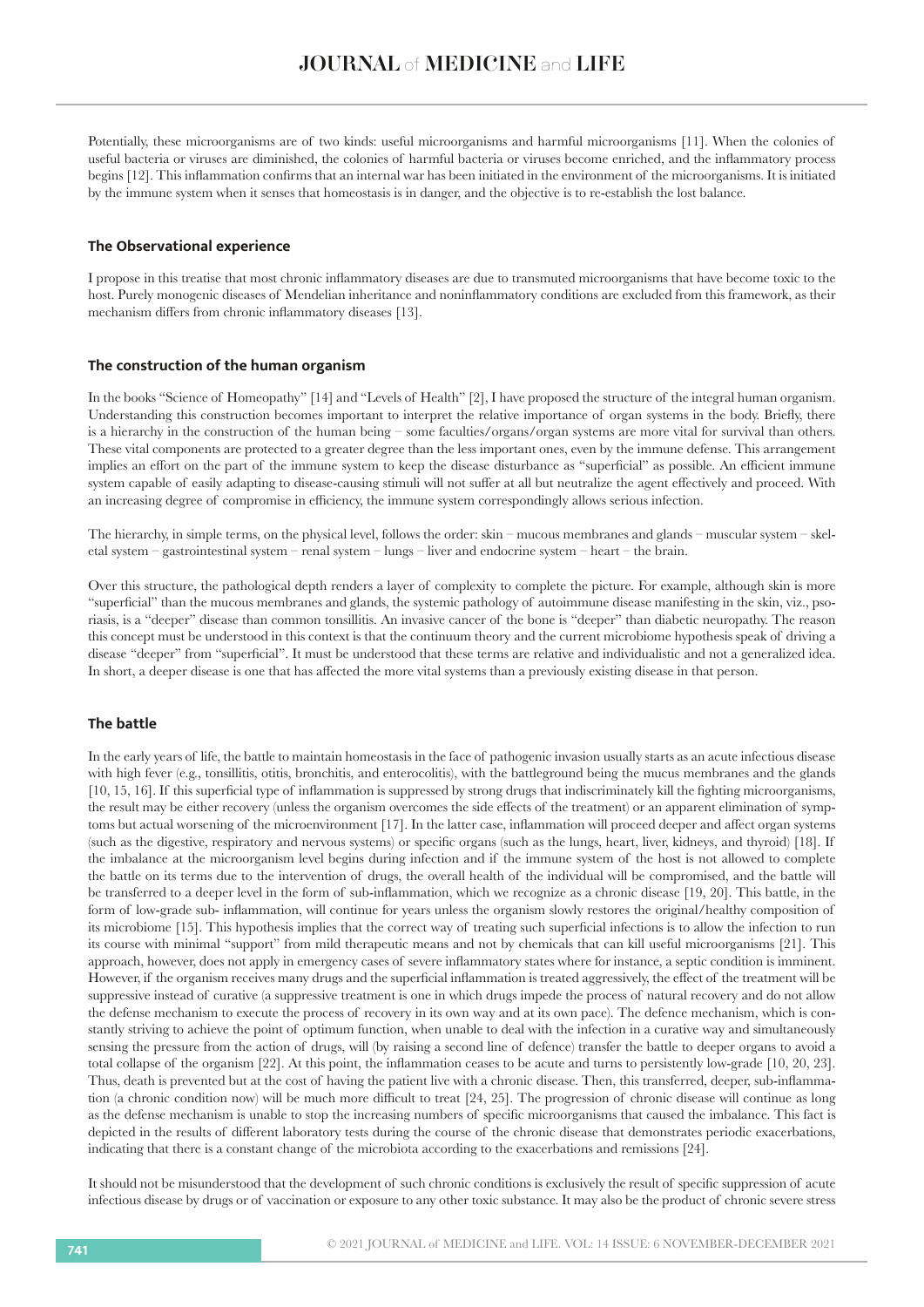or a psychological conflict that is deep enough that the organism cannot address it anymore. All such conditions can create changes in the composition of the microbiome, resulting in an increase in pathogen abundance or conversion of commensals to pathogens [12]. Examining the microbiota before and after vaccination would be interesting.

With the onset of such a conversion in the gut (from a commensal to pathogenic microbiome), a global battle begins between the different colonies of microorganisms—a war of life and death, for the survival of the host or of the pathogens! This is a typical battle for all patients suffering from chronic diseases [26], implying that all chronic diseases are maintained by different pathogens. A person's life from that moment onwards depends on the outcome of this battle. Either the patient will recover by re-establishing balance, or their health will eventually become increasingly compromised until their final demise.

The transmutation from an acute infectious disease to a chronic one is occurring, among other phenomena, also because of the reduction in the abundance of useful microorganisms from the overuse of antibiotics or other chemicals that kill these bacteria that were maintaining the balance during health [4, 12, 27–29]. For example, when penicillin, a product of fungi, was discovered, its presence within the blood, especially whenever it is given in massive doses, kills bacteria, but eventually, the overuse of penicillin caused fungal diseases to increase in frequency and bacteria to develop resistance to the drug [12, 30–33]. In other words, if the augmented colonies of pathogens become established, they will keep neutralizing the beneficial colonies that are trying, under the authority and direction of the immune system, to re-establish the lost balance, i.e., homeostasis.

Therefore, it is obvious that a substratum connects the different microorganisms. This substratum is the environment, the nature of the constitution, or the predisposition of the individual organism. This substratum is not constant or steady but changes in accordance with the outcomes of these battles [12, 34, 35].

Furthermore, the microbiome also influences the psychology of a person [36]; for example, the bad psychological disposition of a patient suffering from even the simple flu or a common bacterial infection is well known [37–40]. During the course of the disease, all the changes in the symptomatology of a person, whether mental, emotional, or physical, coincide with changes in the composition of the microbiota [23, 41–43].

Next, we considered autoimmune diseases. Conventional medicine correctly defines a group of chronic diseases as autoimmune diseases, meaning (in effect) that the organism attacks itself, implying that the body's defense mechanisms have gone awry. In reality, through unwise life behaviors and treatments, we have driven the organism to chaotic situations. It is well established today that many autoimmune diseases exhibit microbiome dysbiosis [15]. For example, multiple sclerosis patients or experimental autoimmune encephalomyelitis in mice express the respective T cell receptor for microbiota organisms [44].

Contrary to previous belief, it is currently recognized that chronic diseases are of a sub-inflammatory nature [45], probably maintained by certain types of mutated pathogens that were natural inhabitants of the gut in the past balanced state of the host [12]. We can thus infer that once a specific harmful virus, bacterium, or fungus has established supremacy, the health of the individual is severely compromised, while the balanced symbiosis within the microorganisms is lost.

# **The education of the immune system**

It is very important to consider that during the battle of the host with infecting agents, the immune system, whose objective is survival of the host, is actually simultaneously learning what to do in response to attack by a myriad of epidemic agents [46]. If this self-education of the young immune system (during childhood) is not allowed to complete its course with periodic high fevers and other inflammatory defenses, an increasing number of patients develop chronic diseases later in life [1, 15].

It is also worth remembering that an immune system that is not well-trained will become allergic to natural substances, such as the pollen of flowers, plants, pets, and foods, which are things that should bring joy to life rather than torment, as happens for children with allergies [47–51]. Allergic patients suffer not only physically but also mentally/emotionally from bad moods, anxiety, depression, phobias etc, exhibiting the connection between gut flora and the psychology of the patient [52–54]. It is interesting how the anxiety of patients with hypochondriasis often concerns their gut function. It is impressive how such patients themselves point out this connection to the doctor. This situation is the result of over-medicating; we have ended up with a great number of people suffering from allergic conditions in Western society [53]. Today, globally, the number of people affected by allergies is over 700 million, and approximately 40% of children are affected [55, 56]. These figures do not count adverse drug reactions and anaphylaxis, which are in themselves considerable. The burden is greater in the Western world, with over 7.8% of adults in the US suffering from hay fever and up to 40% of the population showing sensitization antibodies (namely, IgE) [55, 56]. However, the picture is different in the countries that more slowly adopted the use of drugs. In 2014, Kung *et al.* stated: "*Food allergy has been traditionally perceived as being rare in Africa. However, the prevalence of other allergic manifestations such as asthma and atopic dermatitis continue to rise in the higher income African countries"* [57]. It is also interesting that, until recently, neuromuscular diseases, such as multiple sclerosis, amyotrophic lateral sclerosis (ALS), and myasthenia gravis, were absent in the African continent, which did not have access to antibiotics and vaccinations [58].

This situation clearly demonstrates that, in recent decades, the deeper chronic diseases that have developed within Western populations are probably the result of the disturbance of the microbiota in these populations by excessive use of medications [59, 60]. In contrast,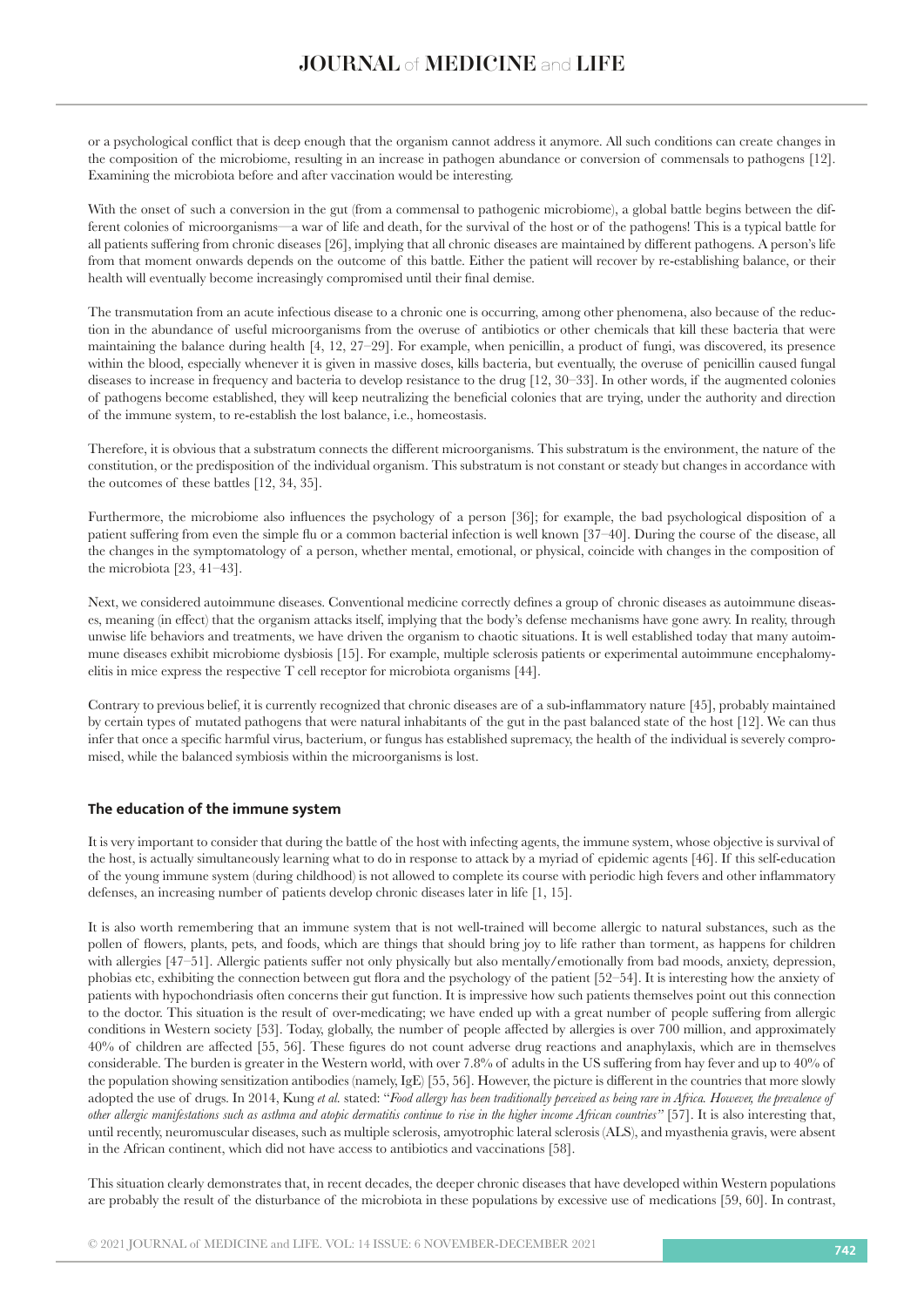the economically challenged people of Africa, who did not have access to the said drugs, have been exempt from such disturbances. However, the incidence of allergies and neuromuscular diseases will rise in African populations as well [61, 62], as soon as they have access to the same drugs we use, due to the rise in their standard of living [63–66].

Allergies signify that humans are no longer fit to live in a natural environment, and as such, the environment appears to be inimical to these unfortunate people. While there may be other factors at work, such as pollution and bad nutrition, the fact remains that most of the population is not affected to the degree that the allergic patients are affected by the environment [67].

## **Levels of health and the microbiota**

The immune system maintains homeostasis not as a stagnant steady-state but as a dynamic equilibrium between slightly balanced and slightly unbalanced states [2, 68]. The highest level of health belongs to those organisms that maintain an excellent balance in their microbiome [68]. Moving down the levels from there, the immune system is increasingly compromised/weakened in its defense. At the lower levels (5 or 6), immune systems that are constantly fighting this battle are encountered, as they are constantly being attacked by pathogens trying to establish their colonies. This situation is clinically appreciated as repeated infections and severe infections [2, 69–71]. Here, although weaker than at higher levels, the immune system is still fighting to keep the microbiota balanced. However, descending further to levels 7, 8, and 9, altered microbial environments occur [4, 9, 15]. A state where pathogens have succeeded in their endeavor results in chronic inflammatory disease. When an organism has entered a chronic disease state, an overall shift in homeostasis occurs to survive in the new conditions created [72]. Afterward, a constant war prevails in the organism to maintain the optimum balance under the new circumstances and prevent the chronic condition from worsening. This phenomenon may be recognized clinically by periods of exacerbation and remission, which is characteristic of most chronic diseases [73–76]. Usually, in most cases, the beneficial microbiota constituents lose the battle for survival as the disease worsens and eventually involves other organs and systems, leading to the final demise of the patient [77].

The main characteristic of the first six levels of health, which separates them from the other six levels of increased chronic morbidity, is their possibility of raising a high fever in response to infectious agents 2. It must be noted here that the infectious agent is only the trigger; it is the instrument that activates the existing predispositions of the organism, as is expressed in the dormancy of the pathogens that, when triggered and awakened, start attacking the host [12, 78–80].

The Levels of Health Theory [2] explains that at the upper six levels, especially levels 1, 2, 3, and 4, the patient responds to an acute infectious disease by developing a high fever, counteracting the infectious agent. However, the infections in patients who are level 5 or 6 are more severe due to comorbidities that already exist at these levels. Medical assistance is usually required during these infections. From levels 7 to 12, deeper diseases, such as autoimmune conditions, neuromuscular diseases, ALS, active-stage multiple sclerosis, Alzheimer's disease, dementia, chronic obstructive pulmonary disease (COPD), osteoarthritis, type II diabetes mellitus, systemic lupus erythematosus, psoriasis vulgaris, psoriatic arthritis, rheumatoid arthritis (RA), ulcerative colitis and heart diseases, are established. All these diseases have a progressive course starting from level 5 or 6, which is the beginning stage where the damage is not considerable and they are still amenable to treatment, progressing in morbidity through levels 7, 8, and 9 or even further when moving deeper to the last stages of health in levels 10, 11 and 12. At these levels, the organism is no longer able to develop a high fever (fever, if it develops, will be only mild) due to its increased morbidity [81]. Very high fever can develop at these levels if infected by highly virulent pathogens, and in such a case, the fever will prove fatal to the patient, as the immune system is already too weak to support the organism [82–84]. This phenomenon is seen in hospital infections and all chronic cases that are in their terminal stages; the patients suddenly develop a high fever that ends their lives. The mortality rate from these "final" fevers is very high [85]. Even if the patients do not die, as may happen if drugs manage to save their lives, they will still remain in a state such as dementia or complete exhaustion.

The difference in the pattern of fever during serious infections and their outcome has been reported by Bhavani *et al.*, indicating that there is indeed a difference in the way fever defense is generated at different levels [86]. In this context, the inference is that the cessation of the ability to generate a high fever in the presence of an infectious agent, which was possible in the past, indicates that the immune system is already compromised to a certain degree and that an active, chronic sub-inflammatory process is underway [1].

What we observe at these levels, for example, in RA, psoriasis vulgaris, or psoriatic arthritis in the beginning stages of their chronic disease, is that they still maintain the ability to develop a high fever during an infectious condition, such as viral or bacterial pneumonia. This can happen as long as the peripheral symptoms of inflammation in the joints or on the skin are present, but as soon as these symptoms have disappeared through suppression due to exposure to cortisone, methotrexate, or other biological agents, the whole impact of the disease enters another phase. This phase is a much deeper one in which the inflammation in the joints disappears to a great degree, but then, the central nervous system is affected with severe anxiety, panic attacks, depression, and lack of energy, together with the possible involvement of deep organic dysfunction in organs such as the heart, liver or kidneys. This is further confirmed by the phenomena that occur upon cessation of drug treatment in patients with RA who receive regular anti-inflammatory drug therapy and have remission of all symptoms. If the inflammation returns to full strength in the joints, the organism is able to develop a fever again in response to an acute infectious disease, while at the same time, all the deeper symptoms that existed during the suppression period, such as the decrease in energy, depression, panic attacks, and heart involvement, disappear. This process has been historically called a "syndrome shift" [87, 88], but actually, it is not a shift on the same level but rather to a deeper one.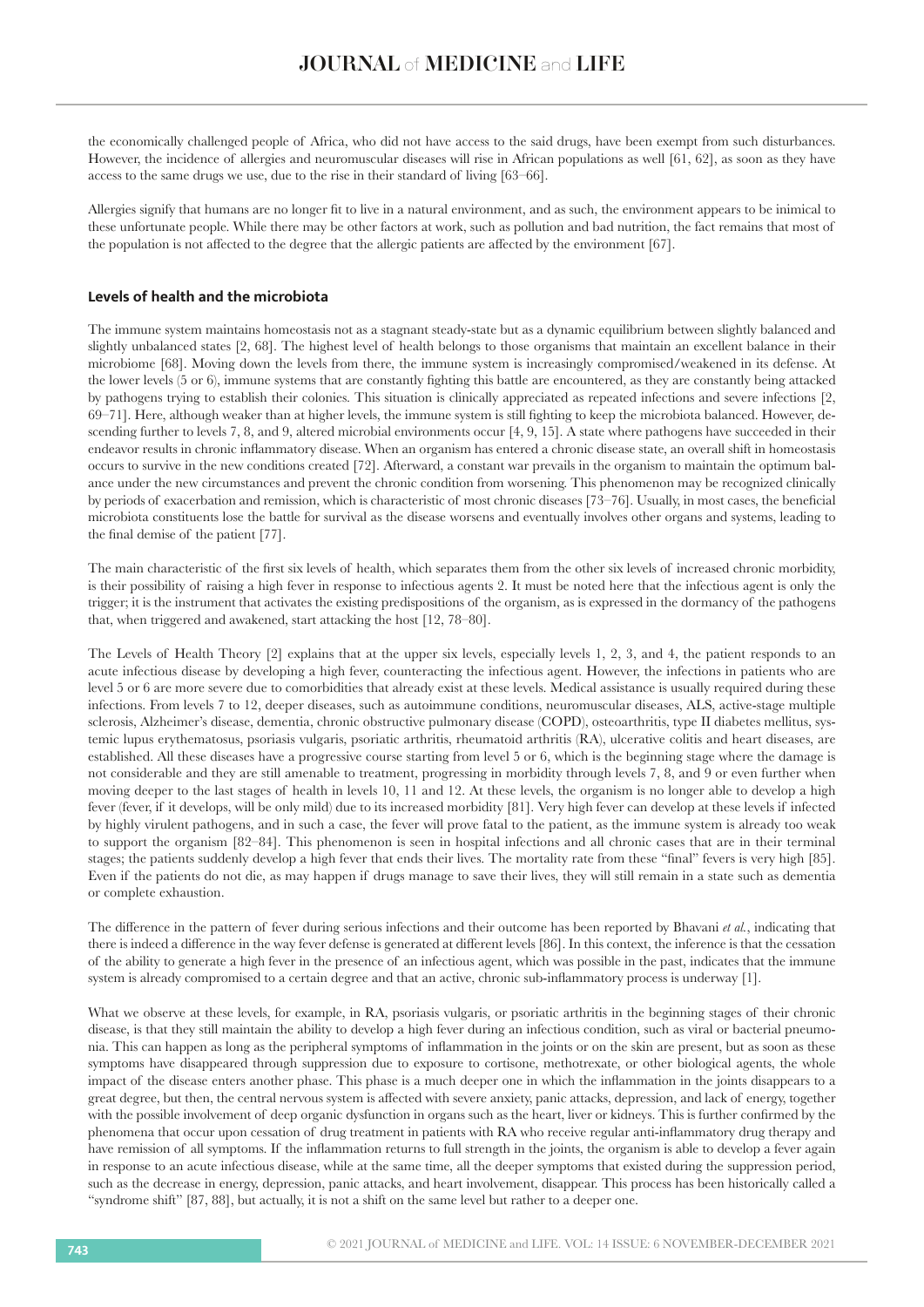Our inference from these clinical experiences is that, though admittedly strange, once the organism has entered into this deeper chronic inflammatory state, it seems to stop being affected by acute infectious diseases unless infected with a very virulent pathogen (e.g., nosocomial infections), in which case, the infection will lead to the demise of the patient.

If a patient regularly acquires a yearly infection of some type, such as influenza, bronchitis, otitis, or cystitis, and suddenly ceases to acquire them for a few years, there is a possibility that a chronic condition has begun. We must investigate what has happened in this patient that stopped incurring infections with high fevers. This may indicate the beginning of an anxiety state, depression, malignant high blood pressure, the beginning of an autoimmune disease, or any other serious chronic disease condition. Such diseased individuals will remain unaffected by a virus that has infected the rest of the family [89]. It falsely appears that such an individual is "protected" from infection. In contrast, such an "immunological silence" indicates that the individual has entered a state with a seriously compromised immune system. The organism is busy dealing with a chronic sub-inflammatory condition, ignoring the infectious agent in the environment.

It has been observed that if a child has recurrent staphylococcal tonsillitis and antibiotics are prescribed successfully every time, the infection keeps returning until it ultimately manifests in the bronchi or the lungs, and the culture will now show *Proteus*, *Klebsiella*, or even worse, *Pseudomonas aeruginosa*, which are deeper, stronger antibiotic-resistant infections that are known to cause very serious infections [90]. This happens when the number of colonies of pathogens crosses a threshold [10]. Interestingly, pathogenic viruses or bacteria start increasing in abundance in the gut, and new infections are serious and difficult to cure [91]. However, this is when a transmutation occurs, and a chronic inflammatory disease starts manifesting [92]. This is the time when an organism passes from level 6 to level 7 or lower, where a chronic condition is established. This progression shows that the previously prescribed antibiotics have forced the immune system to alter the terrain of the intestinal flora and made the organism a fertile ground for, e.g., *Proteus* bacilli to develop unchecked. This situation is now much more difficult to suppress, even with a new generation of antimicrobial treatment.

However, it must be noted that the downward turn of health occurs not only after the overuse of antibiotics or medical drugs but also after exposure to any toxic substance or strong psychological stress capable of altering the microbiota [12].

### **The terrain**

While the process of mutation or transformation of commensal viruses and bacteria into infecting agents is well known to every physician, what is less known is that in most infection cases, the terrain plays the main role, creating the predisposition and the conducive environment for the infectious "trigger" to activate the dormant pathogenic viruses or microbes within the gut [15, 35, 68, 80]. The exact mechanism of the manifestation of a chronic disease is unknown, but it appears that the role of the composition of microorganisms is of primary importance [9, 15, 20, 27].

# **The electromagnetic level**

It is known that the basic building blocks of a human being are the force fields that constitute the primary level of our existence [93, 94]. The next level of fundamental building blocks of human beings is the microbiome, composed of trillions of microorganisms that have coevolved and live as commensals within the human body for mutual benefit [4, 95]. This highlights the potential damage to this level of the organism that can be caused by toxic substances.

If we consider that a constant effort exists to keep all types of microorganisms in a state of peaceful co-existence (in symbiosis), we see that there is a constant battle between the forces of life and the forces of destruction and death. This battle is nowhere more obvious than in the gut flora. If the immune environment changes, the ground and the terrain become conducive for some of the pathogenic viruses, bacteria, or fungi to multiply and overwhelm the organism, preparing the conditions for the death of the host [20, 27].

In conclusion, since we do not yet know the exact role of each virus or bacterium, we should only very carefully interfere with the gut flora. Therefore, an ideal way to neutralize a pathogen during an acute infection or under stress is not through drugs that kill the pathogens directly but by changing the environment in which they thrive. Such a change can be manifest only by therapeutic modalities that use subtle energy remedies that directly affect the fields of forces of the organism, such as homeopathy. Homeopathy maintains that useful information is imparted to the sick organism, probably on an electromagnetic level [96], through the potentized homeopathic remedy that carries the information needed by the organism to recover. Of course, this therapy requires a highly trained practitioner.

The overall intelligence of the organism constituting the specific fields of forces governs the function of the organism. This aspect is addressed in homeopathy with the generic name of vital force [97]. These fields of forces within the organism retain all the necessary information and direct the optimal functioning of the human organism.

This understanding will demonstrate the usefulness of homeopathy to the medical profession, which addresses the disease at the most basic level of its existence—the vital force of the organism. Homeopathy deals with tangible and reproducible clinical effects [98–107]. It is true that the objection for its use, viz., no demonstrable material in the medicine, remains to be answered [108]. However, there is enough evidence to spur research that will help explain the science. It must be remembered that Max Planck explained the quantum na-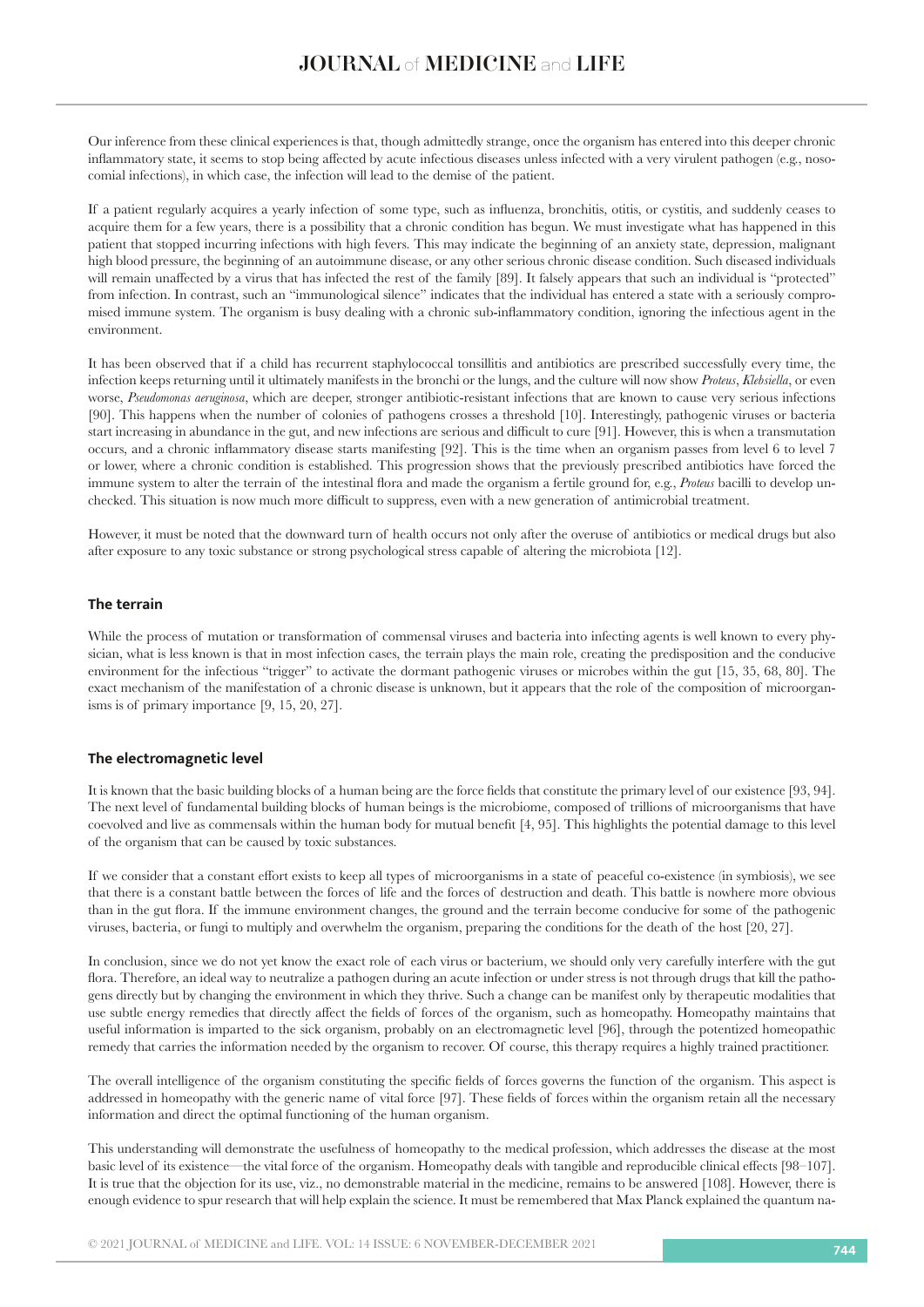ture of light, although it shook his classical sense of physics. The theory made practical sense, although it was without a theoretical basis at that time. The facts were explained by a paradigm shift that occurred much later with the advent of quantum physics [109]. Similarly, in homeopathy, we see a great deal of evidence accumulating, but it is being targeted for its inability to explain the mechanism of action in the realms of material science [108]. However, it has been recognized in astrophysics that the building blocks of life are fields of forces that constitute a complex electromagnetic field on which rests the inflow of energy to every living creature [93, 110, 111]. This is why homeopathy is so effective because it goes deeper and beyond the microbiota and affects the force fields of the organism, which are the primary building blocks of life [112–116]. If this electromagnetic environment of the organism is positively affected through the information contained in the potentized homeopathic remedy, the electromagnetic field of the microbiome is rebalanced [96]. The rebalanced environment becomes unsuitable for pathogens to survive, and healthy conditions are restored. I propose that experimentation on these lines of thought be designed to try to explain the considerable clinical evidence for the effect of homeopathy. The rebalanced environment becomes unsuitable for pathogens to survive, and healthy conditions are restored. I propose that experimentation on these lines of thought be designed to try to explain the considerable clinical evidence for the effect of homeopathy [117–120].

There has been a tremendous increase in recent years in the incidence of chronic degenerative diseases. According to Zhongming *et al.*, [121], the reason for this increase has not been investigated properly thus far. An effort has been made in this paper to elucidate this problem. There is strong evidence that there is a correlation between the functioning of the healthy immune system and the condition of the gut microbiota [122, 123]. One common example is the presence of numerous bacterial colonies in the intestinal tract of humans. They seem to be in a delicate balance as long as the organism, as a whole, is in its highest health state.

# **CONCLUSION**

In this paper, we showed that there is evidence that treatment with antibiotics and corticosteroids has, in certain cases, a negative impact on the microbiota, which may be lasting and contribute to the emergence of a chronic degenerative condition. As a result, anomalies at this level seem to define the stage of chronic disease in their multiple chronic manifestations, which is responsible, to a large extent, for the status of health and disease. Each influences the other, and factors that affect one cause changes in the other. With this background, it seems plausible that the efficiency with which the immune system develops an effective inflammatory response to pathogens and maintains health depends to a great degree on the condition of the microbiota. If chemicals damage this first line of defense, other stressors that affect the microbiota may lead to low-grade chronic inflammation triggering a chronic degenerative disease to which the individual has a predisposition.

A healthy organism is able to raise a fever and start an inflammation process whenever a virulent pathogen enters the organism. Such inflammation should be treated with great care and sensitivity to avoid destroying the mechanisms existing in the microbiota that allow the organism to successfully fight acute infectious diseases.

Alternative ways of treating acute inflammatory conditions, especially homeopathy, could be investigated and tried as the first line of defense in treating such acute diseases before resorting to antibiotics or corticosteroids. Homeopathic remedies acting on the human energy field bring about an instant balance, leading to the re-establishment of a healthy microbiota and hence returning the organism to a state of efficient defense. Such evidence available today in the medical literature, links to the Levels of Health theory and the Continuum theory. We hope that this small contribution serves as a trigger for investigating this issue within medical research centers. It is evident and understandable that such an avant-garde theory needs further experimental confirmation and basic research to establish the parameters – e.g., through immune profiling before and after acute infection, which could predict who is sensitive and in danger of developing a chronic disease if their acute inflammatory process is interfered with or suppressed with chemical drugs, steroids or antibiotics. This article also aims to establish that the early suppression of fever is not always a wise practice, especially in children, which is well known and practiced amongst most pediatricians. The main limitation of the theory mentioned above is insufficiently robust research, confirmed by randomized, controlled, double-blinded studies to further support this hypothesis – definitely, the statistical (data) limitation is the main one. This has to become an immediate priority for this field of research. Of course, there is not so much research in this scientific area at all. My opinion is that, since some preliminary data already exist, properly designed clinical trials in the near future will be able to confirm the correctness of all the above.

# **ACKNOWLEDGMENTS**

#### **Conflict of interest**

The authors declare that there is no conflict of interest.

#### **Personal thanks**

I am indebted to Dr. Seema Mahesh and Dr. Dionysios Tsintzas for their contributions to this paper.

#### **Authorship**

GV conceived the idea, wrote the manuscript and obtained the relevant references, and is the sole guarantor of this work.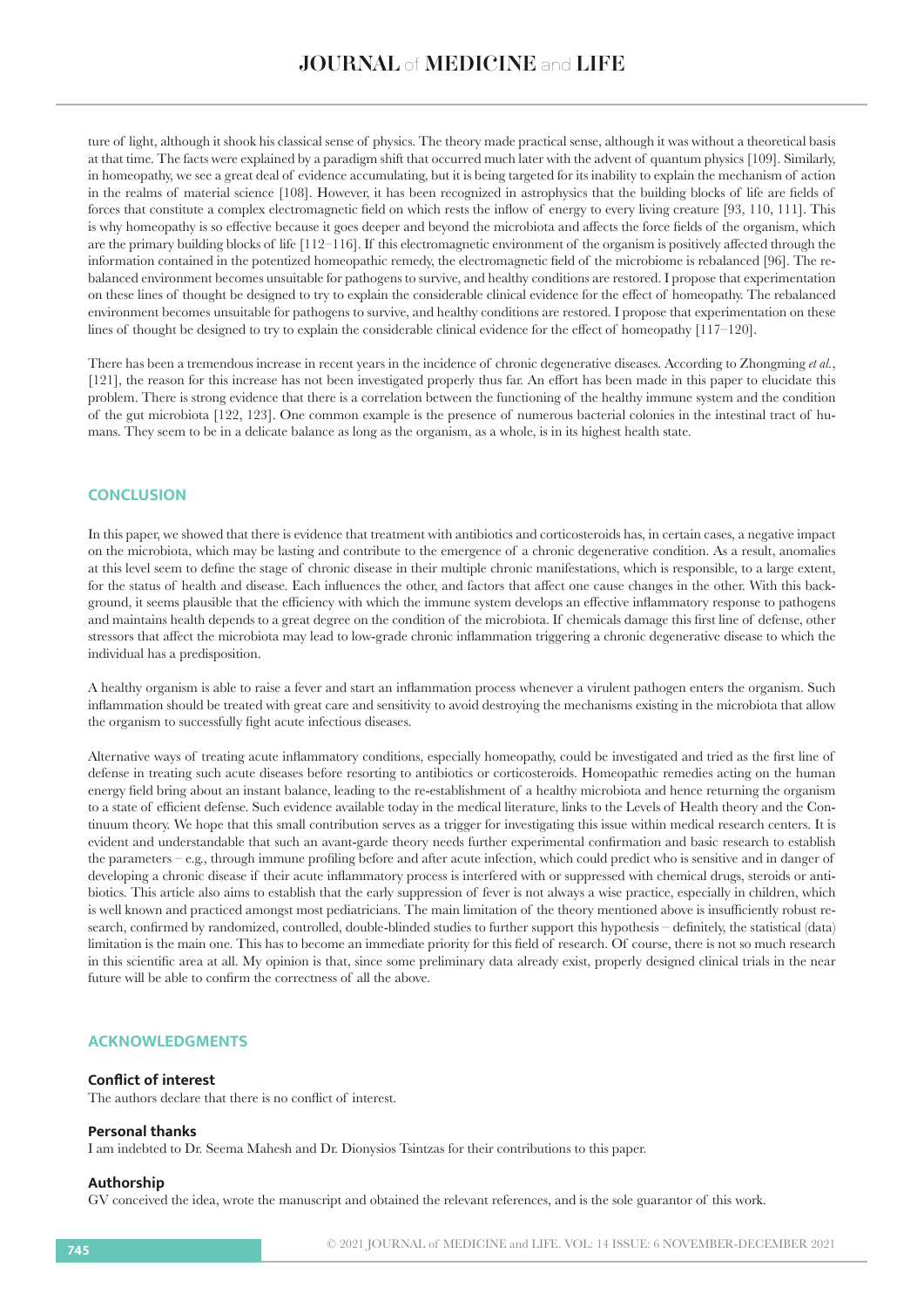#### **REFERENCES**

1. Vithoulkas G, Carlino S. The "continuum" of a unified theory of diseases. Med Sci Monit. 2010;16(2):15.

2. Vithoulkas G. Levels of health. 3rd revised edition. Alonissos, Greece: International Academy of Classical Homeopathy; 2019.

3. Section on Clinical Pharmacology and Therapeutics; Committee on Drugs, Sullivan JE, Farrar HC. Fever and antipyretic use in children. Pediatrics. 2011 Mar;127(3):580-7. doi: 10.1542/peds.2010-3852..

guez-Bello MG, Godoy-Vitorino F, Knight R, Blaser MJ. Role of the microbiome in human development. Gut. 2019;68(6):1108-14. doi: 10.1136/gutjnl-2018-317503.

5. Eckburg PB, Bik EM, Bernstein CN, Purdom E, *et al.* Diversity of the human intestinal microbial flora. Science. 2005;308(5728):1635-1638. doi:10.1126/science.1110591.

6. Cho I, Blaser MJ. The human microbiome: at the interface of health and disease. Nature Reviews Genetics. 2012;13(4):260–70. https://doi.org/10.1038/nrg3182

7. Bisgaard H, Li N, Bonnelykke K, Chawes BLK, *et al.* Reduced diversity of the intestinal microbiota during infancy is associated with increased risk of allergic disease at school age. J Allergy Clin Immunol. 2011 Sep;128(3):646-52.e1-5. doi: 10.1016/j.jaci.2011.04.060.

8. Schroeder BO, Bäckhed F. Signals from the gut microbiota to distant organs in physiology and disease. Nature medicine. 2016;22(10):1079. https://doi.org/10.1038/nm.4185

9. He FF, Li YM. Role of gut microbiota in the development of insulin resistance and the mechanism underlying polycystic ovary syndrome: a review. J Ovarian Res. 2020;13(1):73. doi: 10.1186/s13048-020-00670-3.

10. Luo A, Leach ST, Barres R, Hesson LB, Grimm MC, Simar D. The Microbiota and Epigenetic Regulation of T Helper 17/Regulatory T Cells: In Search of a Balanced e System. Frontiers in Immunology. 2017;8(417). doi: 10.3389/fimmu.2017.00417.

11. Costello EK, Lauber CL, Hamady M, Fierer N, Gordon JI, Knight R. Bacterial community variation in human body habitats across space and time. Science. 2009;326(5960):1694–7. doi: 10.1126/science.1177486

12. Cresci GA, Bawden E. Gut Microbiome. Nutrition in Clinical Practice. 2015;30(6):734-46. doi: 10.1177/0884533615609899.

13. Heidi C. Rare Genetic Disorders: Learning About Genetic Disease Through Gene Mapping, SNPs, and Microarray Data. Nature Education. 2008:1(1):199.

14. Vithoulkas G. The science of homeopathy. B. Jain Publishers; 2002.

15. Li B, Selmi C, Tang R, Gershwin ME, Ma X. The microbiome and autoimmunity: a paradigm from the gut-liver axis. Cell Mol Immunol. 2018;15(6):595-609. doi: 10.1038/cmi.2018.7.

16. Simon AK, Hollander GA, McMichael A. Evolution of the immune system in humans from infancy to old age. Proceedings of the Royal Society B: Biological Sciences. 2015;282(1821):20143085. https://doi.org/10.1098/rspb.2014.3085

17. Cox LM, Yamanishi S, Sohn J, Alekseyenko AV, *et al.* Altering the intestinal microbiota during a critical developmental window has lasting metabolic consequences. Cell. 2014;158(4):705–21.

18. Kozyrskyj AL, Ernst P, Becker AB. Increased risk of childhood asthma from antibiotic use in early life. Chest. 2007;131(6):1753–9.

19. Teo Shu M, Mok D, Pham K, Kusel M, *et al.* The Infant Nasopharyngeal Microbiome Impacts Severity of Lower Respiratory Infection and Risk of Asthma Development. Cell Host & Microbe. 2015;17(5):704-15. https://doi.org/10.1016/j.chom.2015.03.008

20. Alam R, Abdolmaleky HM, Zhou J-R. Microbiome, inflammation, epigenetic alterations, and mental diseases. American Journal of Medical Genetics Part B: Neuropsychiatric Genetics. 2017;174(6):651-60. doi: 10.1002/ajmg.b.32567.

21. Blaser MJ. Antibiotic use and its consequences for the normal microbiome. Science. 2016;352(6285):544-545. doi:10.1126/science.aad9358.

22. Marra F, Lynd L, Coombes M, Richardson K, *et al.* Does antibiotic exposure during infancy lead to development of asthma?: a systematic review and metaanalysis. Chest. 2006;129(3):610–8. doi: 10.1378/chest.129.3.610.

23. Rogers GB, Keating DJ, Young RL, Wong ML, Licinio J, Wesselingh S. From gut dysbiosis to altered brain function and mental illness: mechanisms and pathways. Mol Psychiatry. 2016;21(6):738-48. doi: 10.1038/mp.2016.50.

24. Invernizzi R, Molyneaux PL. The contribution of infection and the respiratory microbiome in acute exacerbations of idiopathic pulmonary fibrosis. Eur Respir Rev. 2019;28(152). doi: 10.1183/16000617.0045-2019

25. Văcăraș V, Nistor C, Rahovan I, Văcăraş C, Vithoulkas G. Myasthenia gravis therapy with individualized homeopathy: A case report. Clinical Case Reports. 2020;n/a(n/a). doi: https://doi.org/10.1002/ccr3.3190

26. Willis KA, Postnikoff CK, Freeman A, Rezonzew G, *et al.* The closed eye harbours a unique microbiome in dry eye disease. Sci Rep. 2020;10(1):12035. doi: 10.1038/s41598-020-68952-w.

27. Hanada S, Pirzadeh M, Carver KY, Deng JC. Respiratory Viral Infection-Induced Microbiome Alterations and Secondary Bacterial Pneumonia. Frontiers in Immunology. 2018;9(2640). doi: 10.3389/fimmu.2018.02640.

28. Dethlefsen L, Huse S, Sogin ML, Relman DA. The pervasive effects of an antibiotic on the human gut microbiota, as revealed by deep 16S rRNA sequencing. PLoS biol. 2008;6(11):e280.

29. Dethlefsen L, Relman DA. Incomplete recovery and individualized responses of the human distal gut microbiota to repeated antibiotic perturbation. Proceedings of the National Academy of Sciences. 2011;108(Supplement 1):4554–61.

30. Otto MA. Yeast infection four times as likely with penicillin use NJ, USA: Frontline Medical Communications Inc.; [cited 2020 31/07/2020]. Available from https://www.mdedge.com/clinicianreviews/article/77427/ infectious-diseases/yeast-infection-four-times-likely-penicillin-use

31. Appelbaum PC. World-wide development of antibiotic resiste in pneumococci. European Journal of Clinical Microbiology. 1987;6(4):367-77. doi: 10.1007/BF02013089.

32. Haglund LA, Istre GR, Pickett DA, Welch DF, Fine DP, Group tPS. Invasive Pneumococcal Disease in Central Oklahoma: Emergence of High-Level Penicillin Resistance and Multiple Antibiotic Resistance. The Journal of Infectious Diseases. 1993;168(6):1532-6. doi: 10.1093/infdis/168.6.1532.

33. Marston HD, Dixon DM, Knisely JM, Palmore TN, Fauci AS. Antimicrobial resistance. JAMA. 2016;316(11):1193–204.

34. Dąbrowska K, Witkiewicz W. Correlations of Host Genetics and Gut Microbiome Composition. Frontiers in Microbiology. 2016;7(1357). doi: 10.3389/fmicb.2016.01357.

35. Brown EM, Sadarangani M, Finlay BB. The role of the immune system in governing host-microbe interactions in the intestine. Nature Immunology. 2013;14(7):660-7. doi: 10.1038/ni.2611.

36. Vuong HE, Yano JM, Fung TC, Hsiao EY. The microbiome and host behavior. Annual review of neuroscience. 2017;40:21–49.

37. Harden LM, Kent S, Pittman QJ, Roth J. Fever and sickness behavior: Friend or foe? Brain Behav Immun. 2015;50:322-33. doi: 10.1016/j.bbi.2015.07.012.

38. Basu Mallik S, Mudgal J, Nampoothiri M, Hall S, *et al.* Caffeic acid attenuates lipopolysaccharide-induced sickness behaviour and neuroinflammation in mice. Neurosci Lett. 2016;632:218-23. doi: 10.1016/j.neulet.2016.08.044.

39. Swiergiel AH, Smagin GN, Johnson LJ, Dunn AJ. The role of cytokines in the behavioral responses to endotoxin and influenza virus infection in mice: effects of acute and chronic administration of the interleukin-1-receptor antagonist (IL-1ra). Brain Research. 1997;776(1):96-104. https://doi.org/10.1016/S0006-8993(97)01009-3

40. Köhler-Forsberg O, Petersen L, Gasse C, Mortensen PB, *et al.* A nationwide study in Denmark of the association between treated infections and the subsequent risk of treated mental disorders in children and adolescents. JAMA psychiatry. 2019;76(3):271–9.

41. Lee KH, Foxman B, Kuan G, López R, *et al.* The respiratory microbiota: associations with influenza symptomatology and viral shedding. Ann Epidemiol. 2019;37:51-6.e6. doi:10.1016/j.annepidem.2019.07.013.

42. Hooper LV, Littman DR, Macpherson AJ. Interactions between the microbiota and the immune system. science. 2012;336(6086):1268–73.

43. Stokholm J, Blaser MJ, Thorsen J, Rasmussen MA, *et al.* Maturation of the gut microbiome and risk of asthma in childhood. Nature communications. 2018;9(1):1–10.

44. Berer K, Gerdes LA, Cekanaviciute E, Jia X, *et al.* Gut microbiota from multiple sclerosis patients enables spontaneous autoimmune encephalomyelitis in mice. Proceedings of the National Academy of Science 2017;114(40):10719-24. doi: 10.1073/pnas.1711233114.

45. Lawrence T, Gilroy DW. Chronic inflammation: a failure of resolution? International journal of experimental pathology. 2007;88(2):85-94.

46. Gensollen T, Iyer SS, Kasper DL, Blumberg RS. How colonization by microbiota in early life shapes the immune system. Science. 2016;352(6285):539–44.

47. Zeeuwen PL, Kleerebezem M, Timmerman HM, Schalkwijk J. Microbiome and skin diseases. Curr Opin Allergy Clin Immunol. 2013;13(5):514-20. doi: 10.1097/ACI.0b013e328364ebeb

48. Fujimura KE, Lynch SV. Microbiota in allergy and asthma and the emerging relationship with the gut microbiome. Cell Host Microbe. 2015;17(5):592-602. doi: 10.1016/j.chom.2015.04.007.

49. Blázquez AB, Berin MC. Microbiome and food allergy. Transl Res. 2017;179:199-203. doi: 10.1016/j.trsl.2016.09.003.

50. Droste J, Wieringa M, Weyler J, Nelen V, Vermeire P, Van Bever H. Does the use of antibiotics in early childhood increase the risk of asthma and allergic disease? Clinical & Experimental Allergy. 2000;30(11):1548–53.

51. Thomas M, Custovic A, Woodcock A, Morris J, Simpson A, Murray CS. Atopic wheezing and early life antibiotic exposure: a nested case–control study. Pediatric allergy and immunology. 2006;17(3):184–8.

52. Kim SY, Choi SH, Kim JD, Sol IS, *et al.* Korean Youth with Comorbid Allergic Disease and Obesity Show Heightened Psychological Distress. The Journal of Pediatrics. 2019;206:99-104.e4. https://doi.org/10.1016/j.jpeds.2018.10.037

53. Logan AC, Jacka FN, Craig JM, Prescott SL. The Microbiome and Mental Health: Looking Back, Moving Forward with Lessons from Allergic Diseases. Clin Psychopharmacol Neurosci. 2016;14(2):131-47. doi: 10.9758/cpn.2016.14.2.131.

54. Oh J, An J. Depressive Symptoms, Emotional Aggression, School Adjustment, and Mobile Phone Dependency Among Adolescents with Allergic Diseases in South Korea. Journal of Pediatric Nursing. 2019;47:e24-e9. https://doi.org/10.1016/j.pedn.2019.04.010

55. American Academy of Allergy Asthma and Immunology. Allergy Statsitics Milwaukee, WI, USA: American Academy of Allergy Asthma and Immunology; 2020 [cited 2020 31/7/2020]. Available from: https://www.aaaai.org/about-aaaai/newsroom/allergy-statistics.

56. von Mutius E. Influences in allergy: epidemiology and the environment. Journal of allergy and clinical immunology. 2004;113(3):373–9.

57. Kung SJ, Steenhoff AP, Gray C. Food allergy in Africa: myth or reality? Clin Rev Allergy Immunol. 2014;46(3):241-9. doi: 10.1007/s12016-012-8341-z.

58. Wolfgram F. Similar geographical distribution of multiple sclerosis and cancer of the colon. Acta Neurologica Scandinavica. 1975;52(4):294-302. doi: 10.1111/j.1600-0404.1975.tb05825.x.

59. Shreiner A, Huffnagle GB, Noverr MC. The "Microflora Hypothesis" of allergic disease. In: GI Microbiota and Regulation of the Immune System. Springer; 2008. p. 113–34.

60. Schumann A, Nutten S, Donnicola D, Comelli EM, *et al.* Neonatal antibiotic treatment alters gastrointestinal tract developmental gene expression and intestinal barrier transcriptome. Physiological genomics. 2005;23(2):235–45.

61. El-Gamal YM, Hossny EM, El-Sayed ZA, Reda SM. Allergy and immunology in Africa: Challenges and unmet needs. Journal of Allergy and Clinical Immunology. 2017;140(5):1240-3. doi: 10.1016/j.jaci.2017.09.004.

62. Wjst M, Boakye D. Asthma in Africa. PLOS Medicine. 2007;4(2):e72. doi: 10.1371/journal.pmed.0040072.

63. World Health Organization. Atlas: multiple sclerosis resources in the world 2008: World Health Organization; 2008.

64. Wallin MT, Culpepper WJ, Nichols E, Bhutta ZA, *et al.* Global, regional, and national burden of multiple sclerosis